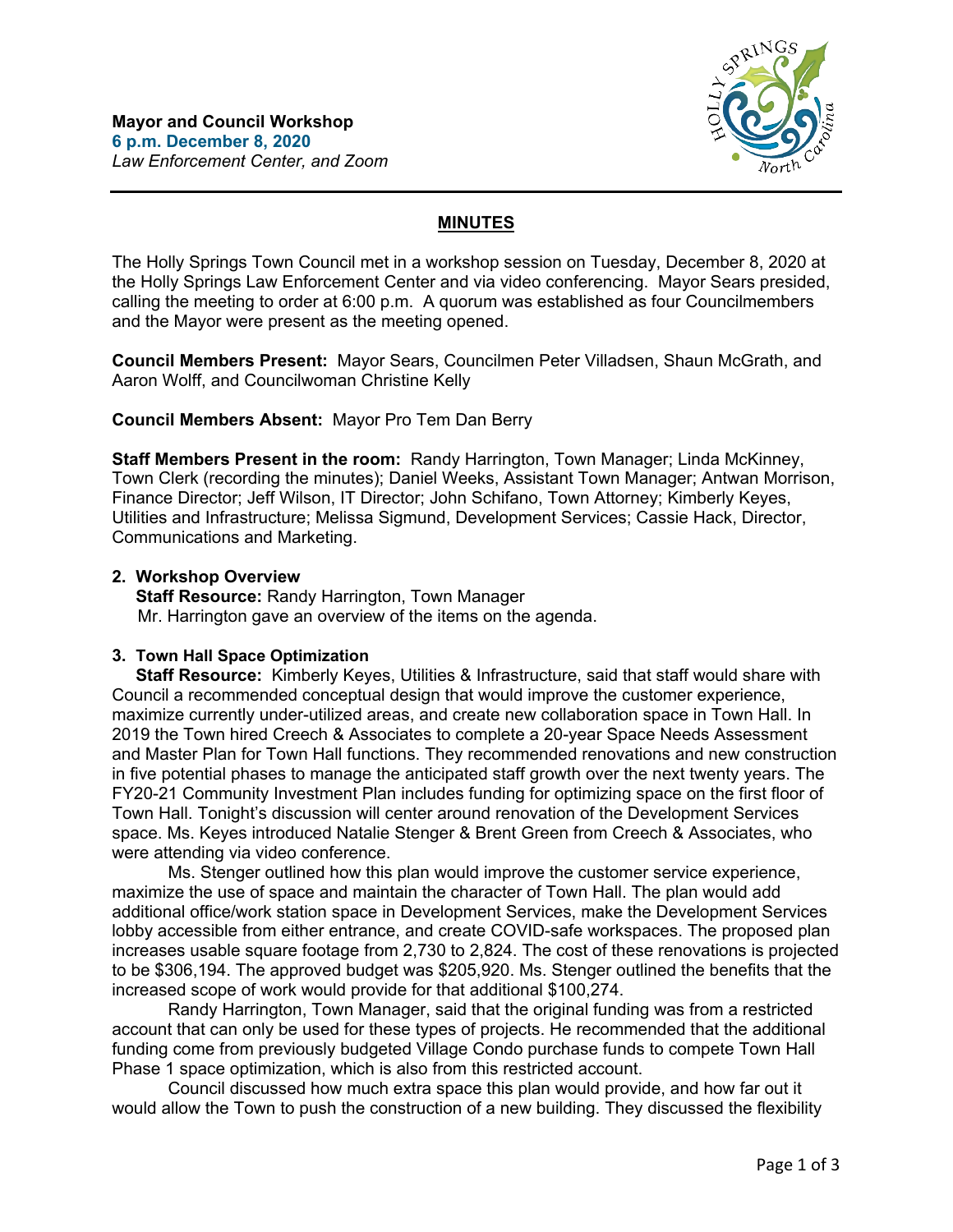of work and collaboration spaces, and what storage would be moved to the basement, the type of furnishings and how much of the current furniture could be repurposed.

#### **4. Unified Development Ordinance (UDO) Issues Identification & Analysis and Recommendations**

 **Staff Resource:** Melissa Sigmund, Development Services, said the UDO rewrite process was kicked off last summer. She said that the purpose of tonight's discussion was to put some ideas to Council for further discussion at the retreat and later workshops. No action is requested at this time. She introduced the consultant, Craig Lewis from Stantec.

Mr. Lewis gave an overview of the process, starting with public engagement, the Land Use and Character Plan goals, and Document Review and Recommendations. He made suggestions on how the UDO could be make easier to read and understand. He suggested changes in nomenclature. He then suggested changes in uses permitted by right in Commercial/Mixed-use areas, and suggested simplifying options to increase flexibility. He discussed the parking standards and the trends around parking nationwide. He recommended adjusting thresholds for decision making so that only legislative decisions and subdivisions with community-scale impact go to Town Council, with others being approved by staff or Planning Board. He suggested establishing a Design Review Board and merging the Planning Board and Board of Adjustment, with the possibility of expanding the size of the Planning Board. He suggested encouraging greater use of conditional zoning with rezoning and the conceptual plan bound together.

Council discussed whether this plan would provide for more different housing types and greenspace preservation. They identified issues around commercial development and parking requirements that they felt needed more discussion, and how to use language that doesn't result in so many requests for exceptions. It was determined that a more comprehensive conversation would be held at the retreat.

#### **5. Annual Retreat Agenda Development**

 **Staff Resource:** Randy Harrington, Town Manager

Randy Harrington, Town Manager discussed a possible agenda and schedule for the February 2021 Mayor and Council retreat. Friday would be Creating the Community We Desire, Building the Road Map, Managing the Funding Plan. He suggested having speakers from the SOG, or neighboring Towns with similar sized jurisdictions. Friday morning would begin with Trends and Best Practices in Municipal Planning, followed by refinements and/or updates to the Strategic Plan. Saturday would finish the Strategic Plan discussion, metric results and the community survey, and Saturday would continue with discussion of the FY2021-22 Budget, including COVID impacts and other potential key budget considerations. One thing that has become evident to him was that we need a Town-wide position/pay classification study, where an outside consultant comes in. Many municipalities do this about every ten years and he thinks it would be a good idea for Holly Springs.

Mr. Harrington then outlined some potential topics for future Council workshops.

Suggestions for discussion from Council included discussing reducing the size and complexity of regulations in the UDO rewrite, tying the discussions into making a better story for economic development to use when selling the Town, discussing sustainability and life-cycle costs, and bringing in partners to assist with Town projects. Mr. Harrington said he would bring a final draft of the agenda to Council's January workshop.